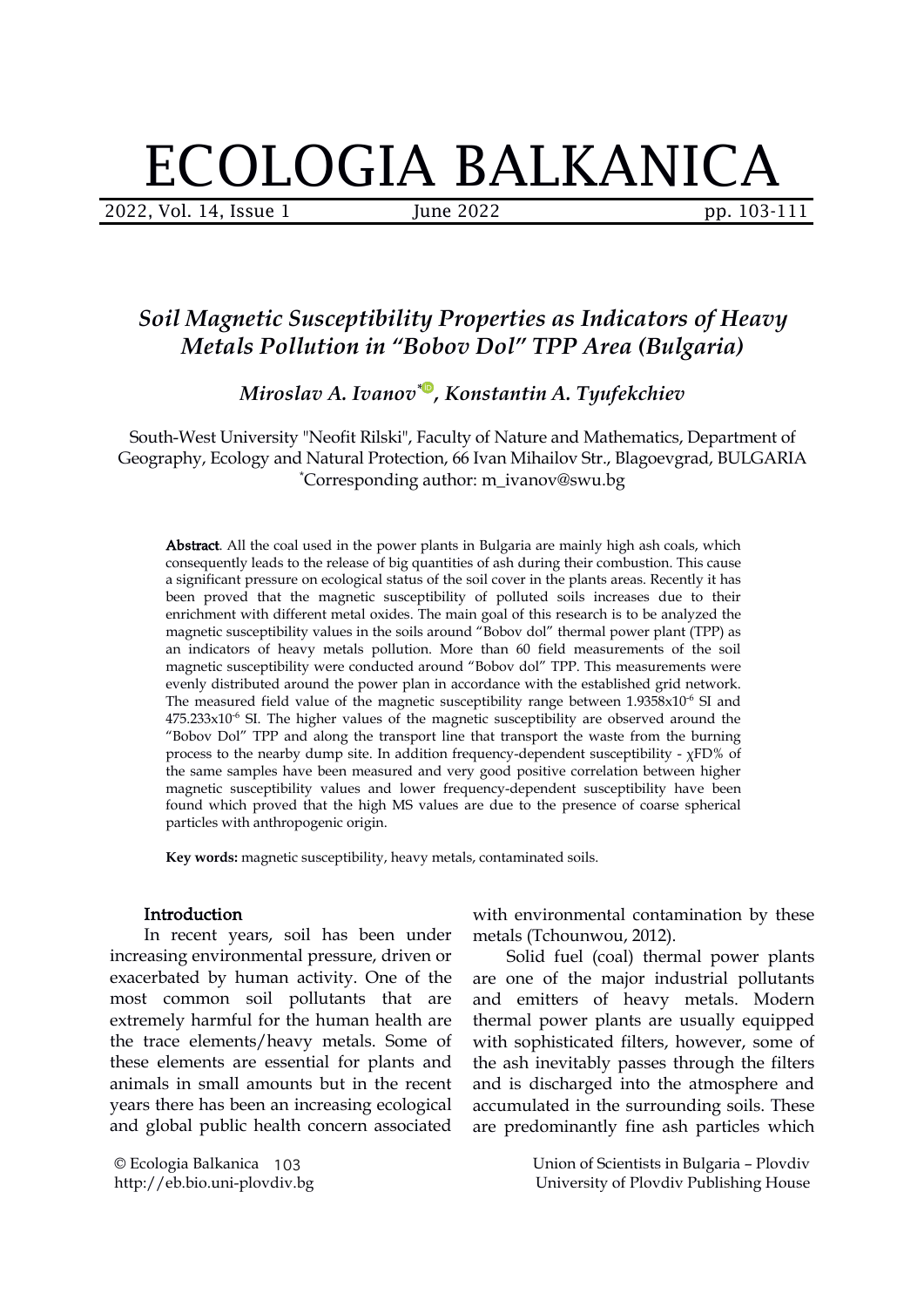are the most dangerous, since they usually contain elevated concentrations of some heavy metals and toxic elements (Helble & Sarofim, 1993; Helble, 1994; Ratafia-Brown, 1994, Mokreva et al., 2017; El Bagdadi et al.,

2011).<br>The traditional detection methods of heavy metals in soil have strong specificity and high sensitivity, but they also are expensive and unsuitable for rapid or filed determination. Because of that during recent years, the measurements of magnetic susceptibility have become a bro[ad](https://orcid.org/0000-0002-2347-8029)ly applied method to research the spatial distribution of pollution and to identify polluted sources. Measurements of magnetic susceptibility (MS) provide a fast and cheap alternative to conventional chemical analysis and it was proved to be extremely useful in disclosing industrial pollutants, traffic emission and other atmospheric pollutants (Morris et al., 1995; Dearing et al., 2006; Bityukova et al., 1999; Durza, 1999; Hoffmann et al., 1999; Kapicka et al., 1999; Matzka & Maher, 1999; Shu et al., 2000; Lecoanet et al., 2001; Hanesch et al., 2003; Goddu et al., 2004, Mokreva et al., 2017, El Bagdadi et al., 2011).

The main goals of this research is to present the results of the field measurements of the soil magnetic susceptibility (MS) conducted in the proximity of the "Bobov dol" TPP and to compare these data with the measurements of Frequency-dependent susceptibility which can be used as indicator anthropogenic and pedogenic ferromagnetic minerals to the total magnetic fraction in the soil.

#### Material and Methods

#### *Test site*

"Bobov dol" TPP is located in the southwestern part of Bulgaria, near the town with the same name. The area of interest in

this research represent a square with a side of 6 km. and enclose an area of 36 sq. km.. The "Bobov dol" TPP is situated in the centre of the square. (Fig. 1). "Bobov dol" TPP was commissioned in 1973 - 1975 with three 210 MW units. Since then, mainly lignite coal from the Chukurov, Beloberezh and Stanyantzi basins is burned there, as well as a small amount of brown coal from the Bobov Dol Town and Pernik Town basins as well (Kortensky & Zdravkov, 2008).

The soil cover around "Bobov dol" TTP is diverse (according to WRBSR, 2006): Leached and Typical Cinemon Forest Soils, Endocalcic Luvisols and Haplic Luvisols, Vertic Luvisols, with some steep terrain poorly developed, shallow eroded soils (Cambisols and Leptosols) have been detected, Alluvial meadow soils (Mollic Fluvisols) are located in the lowest parts of the area near the river beds. The foothills of the valley slopes, the dry valley bottoms and the floodplains are occupied of deluvial materials. Alluvial deposits are deposited along the Razmetitsa River. The rest of the basin is composed of Paleogene soft sediments that are easily erodible (Nikova et al., 2013).

data acquired by the laboratory significant quantities of ash during their for the relative contribution of the tonnes of ash annually. Therefore, the In the lands of Bobov Dol Town, close to Palatovo Village, a reclaimed tailing pond was built. All the coal used in the power plant are mainly high ash coals, which consequently leads to the release of combustion. According to Donchev et al. (2001) the plant generates about 900,000 degraded ecological status of the soil cover in the plant area could be due to the continued use of solid fuel for the production of electricity in the "Bobov dol" TPP. According to Kortensky & Zdravkov  $(2008)$ , the ash of the coal used as a fuel in "Bobov dol" TPP is characterized by the relatively high concentration of  $SiO<sub>2</sub>$ ,  $Al<sub>2</sub>O<sub>3</sub>$ ,  $TiO<sub>2</sub>$  and other metal oxides.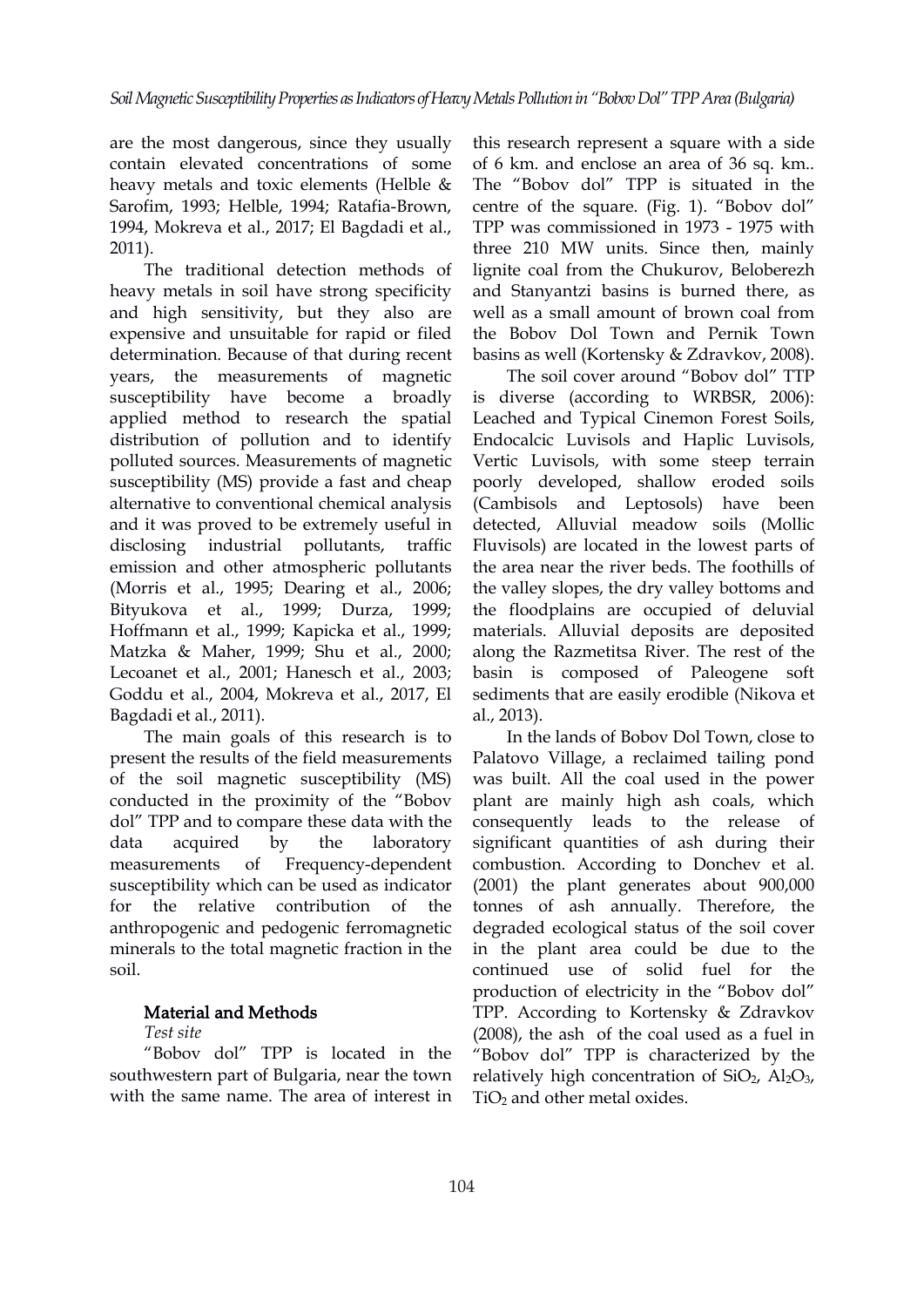#### *Ivanov & Tyufekchiev*



Fig. 1. Map of the "Bobov dol" TPP testing site with the sampling spots.

*Field measurements for rapid assessment of the magnetic susceptibility*

The assessment is implemented with Bartington MS3 susceptibility system which includes MS3 meter, MS2D surface scanning probe and MS2 probe handle. The MS2D loop is designed for rapid assessment of the magnetic susceptibility (Bartington Manual). In order to receive reliable scientific information the square shaped area of interest is divided by georeferenced grid that forms 700 x 700 m squares each grid cell was examined in a field campaign in order to select suitable spots (Fig.1) for ferromagnetic materials in the top 60 to 80 mm of the land surface. At the suitable locations inside each grid cell, a visibly homogeneous, undisturbed squares with L=1 were selected. The geographical coordinates of each square is measured by portable GPS (WGS 84). Five independent

assessment of the concentration of measures were implemented when the soil magnetic susceptibility measurements were implemented at the vertices and in the center of a square. The mean value are assumed as the magnetic susceptibility of the testing square. For each measurement the grass was removed from the soil for better soil contact. The sensitivity of the Bartington MS3 susceptibility meter is 1x10 e a contra a contra a contra a contra a contra a contra a contra a contra a contra a contra a contra a contra <br>Contra a contra a contra a contra a contra a contra a contra a contra a contra a contra a contra a contra a co <sup>6</sup> SI (Bartington Manual). The depth of penetration when is used with MS2D surface scanning loop is about 8–10 cm when the sensor is in contact with the surface; 50 % at 15 mm and 10 % at 60 mm from the surface (Bartington Manual). All sensor is in contact with the surface.

> *Sample collection for assessment of the frequency depended susceptibility*

> Sample extraction are implemented according the methodology of Yordanova et al. (2003; 2004; 2008) and Mokreva et al.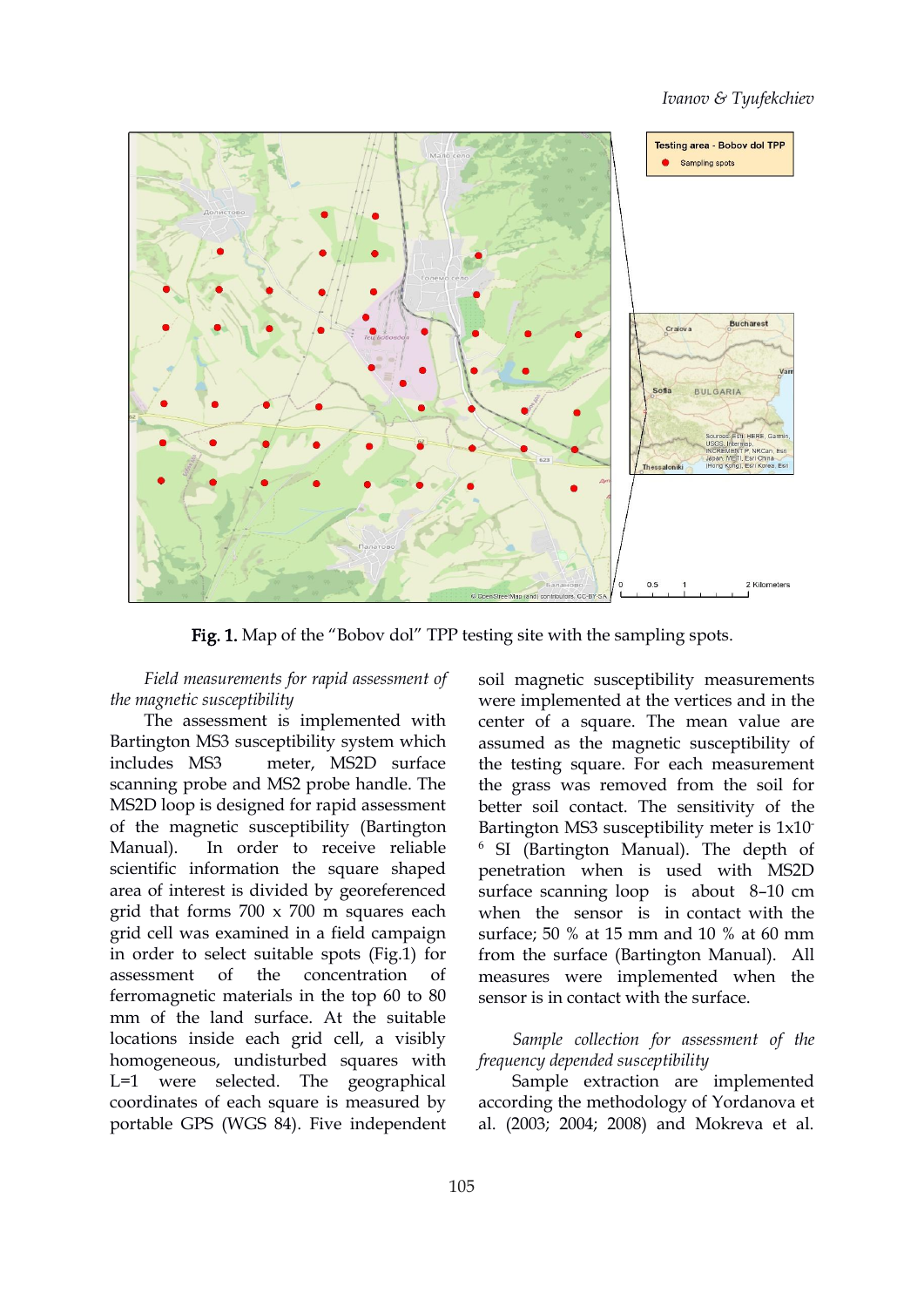(2017). Material of about 50 g was taken from the top-soil at each corner and from the center of the square. It resulted in a pooled sample of roughly 250 g, considered as representative for the point. The material was kept and transported to the laboratory in closed plastic bags.

#### *Measurements of Frequency-dependent susceptibility*

Frequency-dependent susceptibility χFD% was calculated and used asindicator for the relative contribution of [th](https://orcid.org/0000-0002-2347-8029)e anthropogenic ferromagnetic minerals to the total magnetic fraction in the soil. The formula is  $\chi$ FD% = 100 x ( $\chi$ LF –  $\chi$ HF) / $\chi$ LF (Yordanova, 2008; Mokreva et al., 2017). Following the protocol developed by laboratory on homogenized material, sieved through 1 mm-mesh. The material was filled in 10 cm<sup>3</sup> plastic cylindrical containers and magnetic susceptibility is measured by Bartington MS3 meter equipped with dualfrequency sensor (MS2B) at two frequencies  $-0.46$  (KLF) and  $4.6$  kHz (KHF). The weight of the samples was measured and used for calculation of the mass-specific magnetic susceptibility (χLF). In order to achieve reliable results the signal and the weight of the empty containers was subtracted from the readings

#### Results and Discussion

*Magnetic susceptibility values around "Bobov dol" TPP*

During the field campaign a total of 60 measurements of the magnetic magnetic susceptibility range between 1.9358x10 susceptibility were conducted around <sup>6</sup>SI and 475.233x10<sup>6</sup>SI. The higher values of the "Bobov dol" TPP. This measurements were evenly distributed around the power plan in accordance with the established grid network. The value of the magnetic susceptibility range between 1.9358x10<sup>-6</sup> SI and  $475.233 \times 10^{-6}$  SI. The higher values of the transport line the magnetic susceptibility are observed around the "Bobov Dol" TPP and along the

Yordanova et al. (2008) magnetic of primary minerals that are connected with susceptibility was measured in the the process of pedo-genesis or because of transport line that transport the waste from the burning process to the nearby dump site. Whereas background soils are dominated by thin superparamagnetic and single domain particles, large multi- domain particles prevail in urban soils (Veneva et al., 2004). Field measurements for assessment of the magnetic susceptibility are useful instrument for detecting the presents of ferromagnetic materials in the soils, however field sensors do not provide values of mass-specific susceptibility, but a kind of relative volume related data instead, because of that additional investigation is needed to obtain the frequency depended susceptibility and to distinguish if the high values of the magnetic susceptibility are due to presence the presents of industrial pollutant. The frequency dependent susceptibility in the research area varies between 1 and 17.78 percent. There is very good connection between the high values of the magnetic susceptibility and low values of the frequency dependent one (Fig.2). This fact confirm the conclusion that the majority of the magnetic minerals are with natural pedogenic origin and only in a small area around "Bobov dol" TPP the source of the magnetic minerals are the anthropogenic activities in the power plant.

> *Spatial distribution of the magnetic susceptibility values*

-6 SI of the local wind patternsand the presents of the The measurements of the magnetic susceptibility were evenly distributed around the "Bobov dol" TPP (Fig. 1). The value of the magnetic susceptibility are observed around the "Bobovdol" TPP and along the transport line that transport the waste from the burning process to the nearby dump site (Fig. 3). Because transport line the area with high magnetic susceptibility values has an elongated towards the South shape.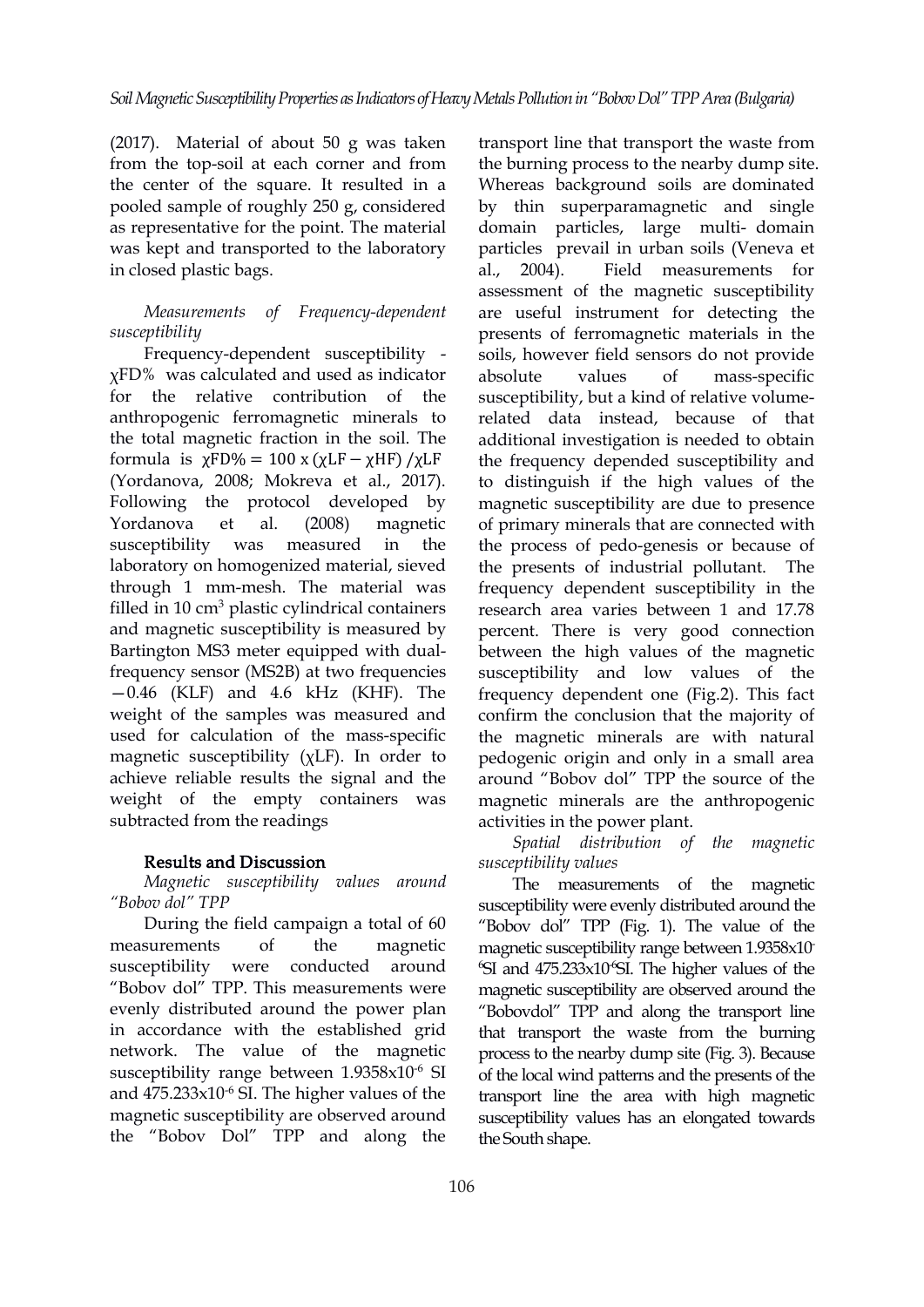

Fig. 2. Relation between frequency dependent MS and the field MS values around "Bobov dol" TPP.



Fig. 3. Distribution of magnetic susceptibility values around "Bobov dol" TPP.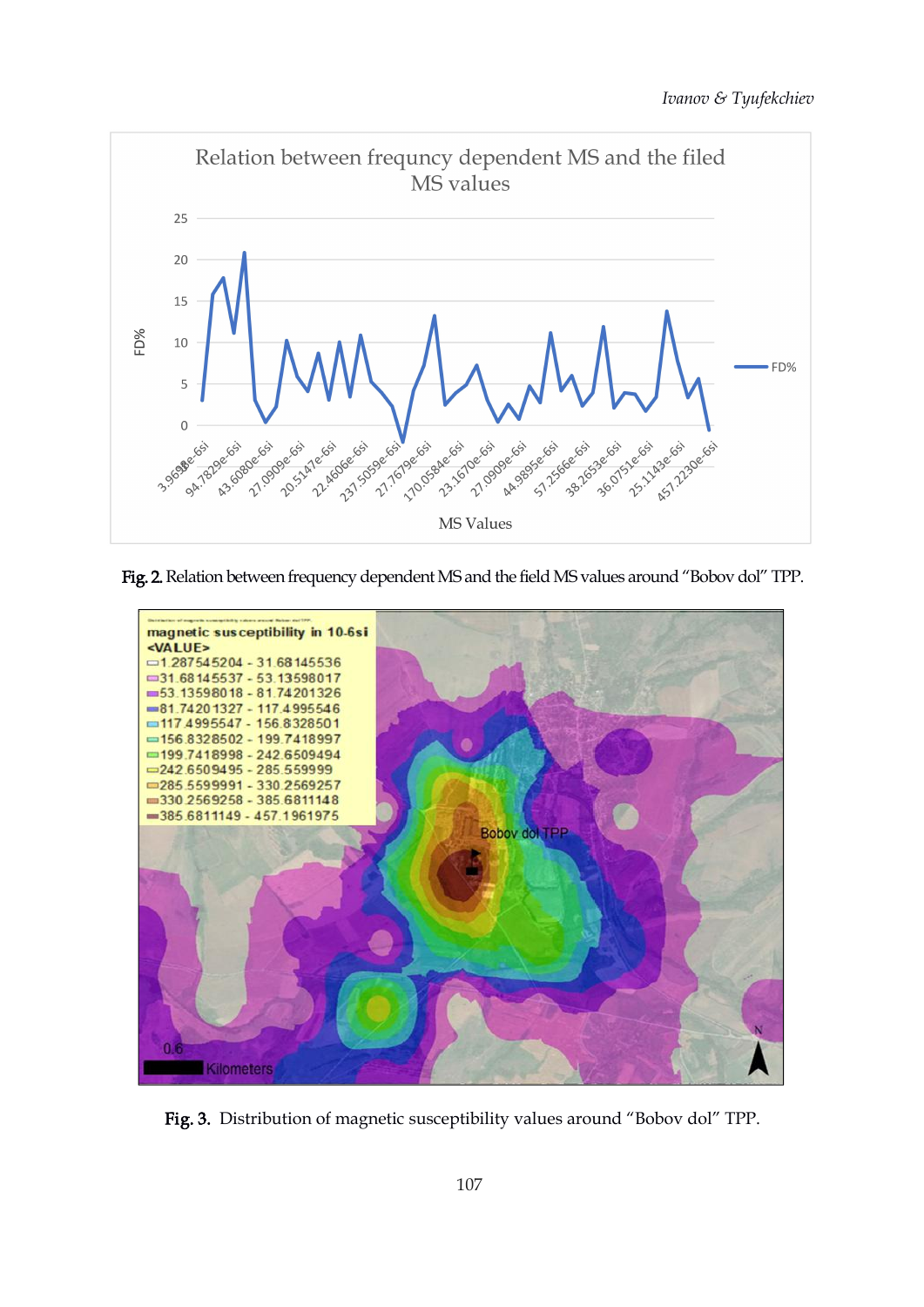*Heavy metal and magnetic susceptibility relation*

The magnetic fractions of the urban topsoil are highly enriched in heavy metals. Many previous studies have reported the strong relationships between magnetic susceptibility and heavy metals in polluted soils (Hu et al., 2007; Chaparro et al., 2008; Bijaksana & Huliselan, 2010; El Bagdadi et al., 2011; Mokreva et al., 2017).

El Bagdadi et al. (2011) for example found a very good correlation between higher MS values and the presence of he[av](https://orcid.org/0000-0002-2347-8029)y metals in the urban soils close to roads and automobile repair depos in Beni Mellal City (Morocco). El Bagdadi et al. (2011) *in situ* magnetic susceptibility measurements closely to the road ranged from 67.9 to 577x  $10^{-5}$  SI with median value 206 x  $10^{-5}$  SI which domin is significantly higher than the magnetic susceptibility value of background soils ranging from  $15 \times 10^{-5}$  to  $114 \times 10^{-5}$  SI. El fly ash gi Bagdadi et al. (2011) also found that the content of Cd, Cu, Zn, Fe and Pb in the studied areas is significantly higher than those of background soils in Beni Mellal region with average concentrations of Cd, Cu, Zn, and Fe up to three times higher than the mean values of rural soils; but these of Pb is six time higher El Bagdadi et al. (2011).

One of the first regional magnetic maps was created in the Czech Republic for the area near the brown coal fired TPP (Kapicka et al., 1999). In the testing area, the *in situ* magnetic susceptibility ranged from 16 ×  $10^{-5}$  to  $118 \times 10^{-5}$  SI. Within the same area, values o the total content of cobalt varied from 1.5 to susceptibility (Xfd%) of the same samples. 12.6, that of arsenic from 0.5 to 6.8, and copper from 6 to 62 mg/kg (Kapicka et al., 1999). On the maps, contamination by these heavy elements is found to be consistent with magnetite contamination of soils depends on the wind rose and distance from TPP (Kapicka et al., 1999).

The same conclusions were made by Mokreva et al. (2017) in a research about the

-5 SI which dominated by magnetically strong, but <sup>-5</sup> SI. El fly ash grains are generally coarse spherical degree of anthropogenic pollution of soils in the area of the Maritza-East coal mining and power plant complex located in central south Bulgaria. In this research Mokreva et al. (2017) used the magnetic susceptibility as proxy method to detect soil pollution with heavy metals and they reaffirm the conclusions made by Veneva et al., (2004) that a linear relationship has been obtained between the high magnetic susceptibility of fly ashes from different Bulgarian TPPs (including "Maritza iztok" TPP) and the content of Fe<sub>2</sub>O<sub>3</sub>. Furthermore Mokreva et al. (2017) also proved that the samples showing the highest MS values all have low frequency dependent susceptibility (Xfd%), generally below 4%. Which can be used as evidence that their magnetic mineralogy is coarse iron oxide particles (Mokreva et al., 2017). This reaffirm the fact that magnetic particles (Veneva et al., 2004; Jordanova et al., 2006).

(through magnetic susceptibility) and of the soil around "Bobov dol" TPP are due Similar results were obtained during filed measurements of magnetic susceptibility (MS) values around "Bobov dol" TPP. The value of the magnetic susceptibility range between 1.9358x10 -6 SI and 475.233x10<sup>-6</sup> SI. The higher values of the magnetic susceptibility are observed around the "Bobov dol" TPP and along the transport line that transport the waste from the burning process to the nearby dump site (Fig. 3). Furthermore the higher MS values are very well correlated with the lower values of the frequency dependent The values of the  $\chi$ FD% of the samples with higher MS values are well below 4 % which according the Mokreva et al. (2017), Veneva et al. (2004) and Jordanova et al. (2006) can be used as evidence that higher MS values to the presence of fly ash grains which are generally coarse spherical particles with anthropogenic origin and are not related to the natural pedogenic processes. However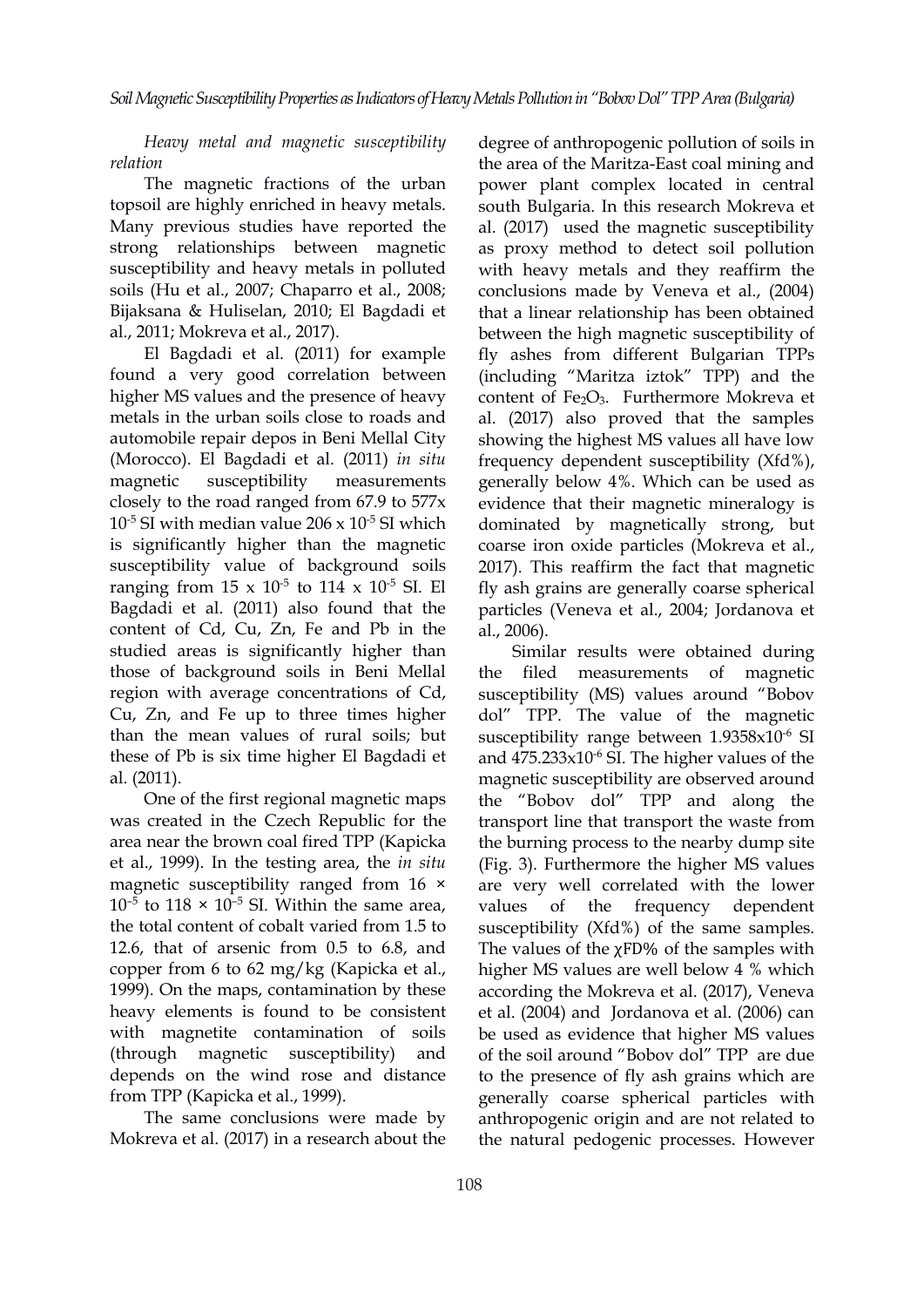the prevailing soil type in the proximity of the "Bobov dol" TPP and at the sampling spots with higher MS values is Vertic Luvisols. This soil type is in close relation with the Vertisols and according Jordanova (2016) this soil type is characterized by quite low magnetic susceptibility. This fact also confirms the conclusion that the higher MS values around "Bobov dol" TPP are due to the presents of magnetic particles with Science, 60, anthropogenic origin.

#### **Conclusions**

Although there are areas around "Bobov dol" TPP where the measured values of the magnetic susceptibility are high, generally the MS values show that the contamination of the soil around the power plant is limited to the very close perimeter of the power plant and one tight strip of land along the transport line that transport the waste products of burning process to the tail pond. As a whole except for the above mention territories the magnetic susceptibility values around the Dearing, J.A., testing area are in line with the mean MS values for the presented in the test site soil E.M.H., types. These conclusions are reaffirm by the data obtain from the laboratory measurements of the frequency dependent susceptibility. Moreover these conclusions are also in line with the findings of the previous researches (Nikova & Tsolova, 2017) that regard the presence of trace elements in the soil cover around "Bobov dol" TPP area which are made by power stations traditional methods. The magnetic susceptibility measurements are proved to be a reliable and cheap alternative of the traditional chemical methods for analyses of the anthropogenic pollution and the presents of heavy metals in the soils. However the reliability of the results and the effectiveness of the methodological approach need additional validation by the traditional chemical analyses for the presence of trace elements/heavy metals in the soils.

### References

- Bartington Manual, retrieved from [https://bartingtondownloads.com/](https://bartingtondownloads.com/wp-content/uploads/OM3227.pdf) wp-content/uploads/OM3227.pdf.
- Bijaksana, S. & Huliselan, E.K. (2010). Magnetic properties and heavy metal content of sanitary leachate sludge in two landfill sites near Bandung, Indonesia. *Environmental Earth Science, 60*, 409–419. doi: [10.1007/s12665-009-0184-4.](https://doi.org/10.1007/s12665-009-0184-4)
- Bityukova, L., Scholger, R. & Birke, M. (1999). Magnetic susceptibility as indicator of environmental pollution of soils in Tallinn. *Physics and Chemistry of the Earth, 24*, 829–835. doi: [10.1016/S1464-1895\(99\)00122-2](https://doi.org/10.1016/S1464-1895(99)00122-2).
- Chaparro, M.A.E., Sinito, A.M., Ramasamy, V., Marinelli, C., Chaparro, M.A.E., Mullainathan, S., Murugesan, S. (2008). Magnetic measurements and pollutants of sediments from Cauvery and Palaru River, India.*Environmental Geology, 56*, 425–437.
- Hay, K., Baban, S., A.S., Wellington, Loveland, P.J. (1996). Magnetic susceptibility of topsoils: a test of conflicting theories using a national database. *Geophysical Journal International, 127*, 728-734.
- Donchev, I., A. Lenchev, J. Ninov, L. Gigova. (2001). Study on some mineral and technological properties of fly-ashes from thermoelectric Republika and Bobovdol, Bulgaria. *Comptes rendus de l'Académie bulgare des Sciences, 54*(11), 75-80.
- $(1999)$ . Heavy metals contamination and magnetic susceptibility in soils around metallurgical plant. *Physics and Chemistry of the Earth*, *24*, 541–543. doi: [10.1016/S1464-1895\(99\)00069-1](https://doi.org/10.1016/S1464-1895(99)00069-1).
- El Baghdadi, M., Barakat, A., Sajieddine, M., Nadem, S. (2011). Heavy metal pollution and soil magnetic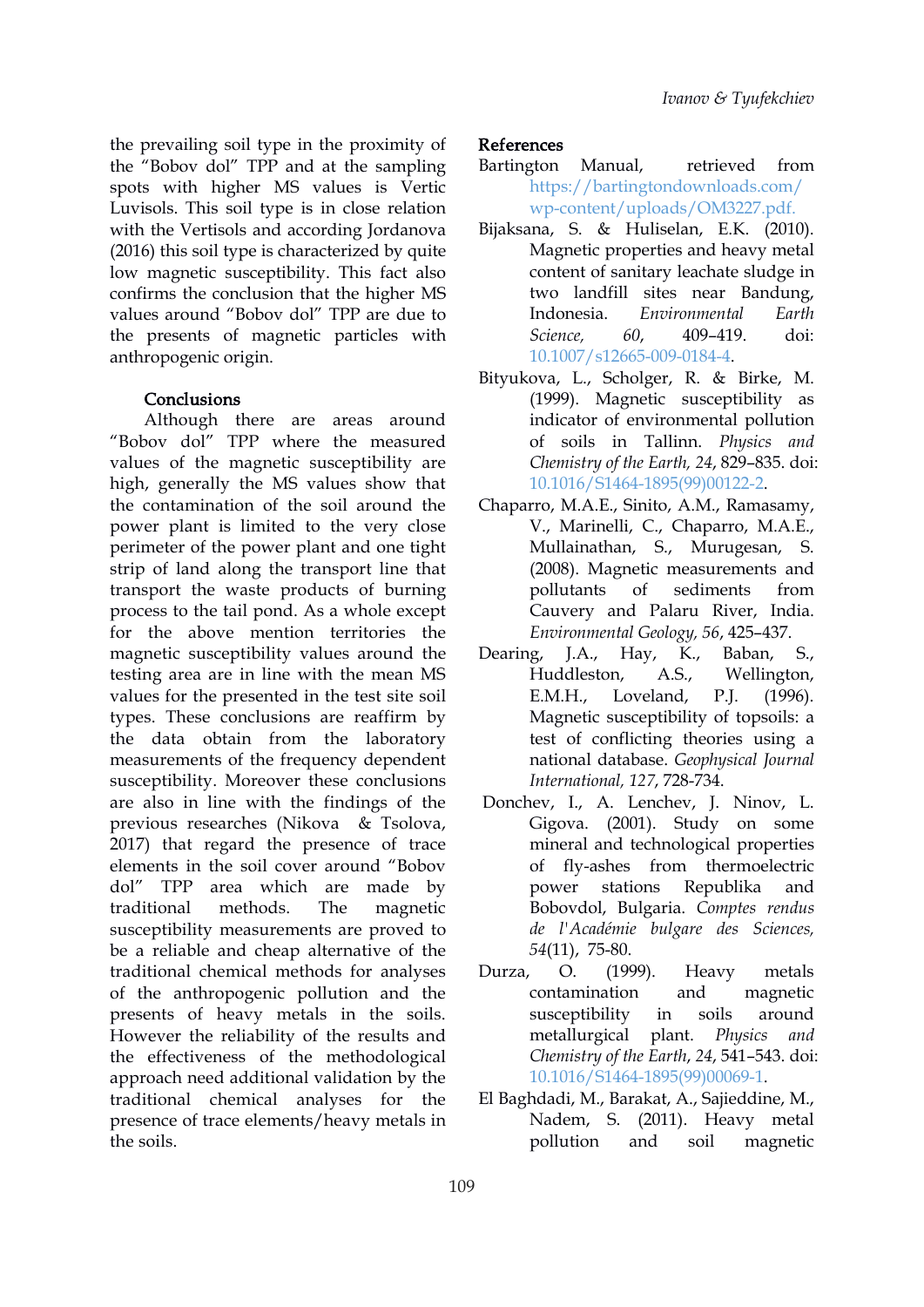susceptibility in urban soil of Beni Mellal City (Morocco). *Environmental Earth Science, 66*, 141–155. doi: [10.1007/s12665-011-1215-5](https://doi.org/10.1007/s12665-011-1215-5).

- Goddu, S.R., Appel, E., Jordanova, D. & relationship to industrial pollution and road traffic. *Physics and Chemistry of the Earth*, *29*, 985–995. doi: [10.1016/j.pce.2004.02.002](https://doi.org/10.1016/j.pce.2004.02.002).
- Hanesch, M., Scholger, R. & Rey, D. (2[003](https://orcid.org/0000-0002-2347-8029)). Jordanova, N. (2016). Mapping dust distribution around an industrial site by measuring magnetic parameters of tree leaves. *Atmospheric Environment, 37*, 5125–5133. doi: [10.1016/j.atmosenv.2003.07.013.](https://doi.org/10.1016/j.atmosenv.2003.07.013)
- Helble, J. (1994). Trace element behavior during coal combustion: results of a laboratory study. *Fuel Processing Technology, 39*, 159-172. doi: [10.1016/0378-3820\(94\)90178-3.](https://doi.org/10.1016/0378-3820(94)90178-3)
- Helble, J.J., Sarofim, A.F. (1993). Trace Element Behavior during Coal Combustion. *American Chemical Society Division Fuel Chemistry, 39*(1- 3), 159-172. doi: [10.1016/0378-](https://doi.org/10.1016/0378-3820(94)90178-3) 3820(94)90178-3.
- Hoffmann, V., Knab, M. & Appel, E. (1999). Magnetic susceptibility mapping of roadside pollution. *Journal of Geochemical Exploration, 66*, 313–326. doi: [10.1016/S0375-6742\(99\)00014-X.](https://doi.org/10.1016/S0375-6742(99)00014-X)
- Hu, X.F., Su, Y., Ye, R., Li, X.Q., Zhang, G.L. (2007). Magnetic properties of the urban soils in Shanghai and their environmental implications. *Catena, 70*, 428–436. doi: [10.1016/j.catena.2006.11.010](https://doi.org/10.1016/j.catena.2006.11.010).
- Jordanova, N.V., Jordanova, D.V., Tsacheva, T. (2008). Application of magnetometery for delineation of anthropogenic pollution in areas covered by various soil types. *Geoderma, 144*, 557–571. doi: [10.1016/j.geoderma.2008.01.021](https://doi.org/10.1016/j.geoderma.2008.01.021).
- Jordanova, D., Jordanova, N. & Hoffman. V. (2006). Magnetic mineralogy and grain-

size dependence of hysteresis parameters of single spherules from industrial waste products. *Physics of the Earth and Planetary Interiors, 154*(3-4), 255-265. doi: [10.1016/j.pepi.2005.06.015](https://doi.org/10.1016/j.pepi.2005.06.015
) .

- Wehland, R. (2004). Magnetic Jordanova, D., Hoffmann, V. & Thomas properties of road dust from Fehr, K. (2004). Mineral magnetic Visakhapatnam (India) — characterization of anthropogenic magnetic phases in the Danube river sediments (Bulgarian part). *Earth and Planetary Science Letters, 221*, 71–89. doi: [10.1016/S0012-821X\(04\)00074-3](https://doi.org/10.1016/S0012-821X(04)00074-3).
	- Jordanova, N. (2016). *Soil Magnetism. Applications in Pedology, Environmental Science and Agriculture.* (1st Edition), Academic Press (Elsevier).
	- Jordanova, N.V., Jordanova, D.V., Veneva, L., Yorova, K. & Petrovsky, E. (2003). Magnetic response of soils and vegetation to heavy metal pollution – a case study. *Environmental Science and Technology, 37*, 4417–4424. doi: [10.1021/es0200645](https://doi.org/10.1021/es0200645).
	- Kapicka, A., Petrovsky, E., Ustjak, S. & K. (1999). Proxy mapping of fly-ash pollution of soils around a coal-burning power plant: a case study in the Czech Republic. *Journal of Geochemical Exploration, 66*, doi: [10.1016/S0375-](https://doi.org/10.1016/S0375-6742(99)00008-4) 6742(99)00008-4.
	- Kortenski, J. & A. Zdravkov. (2008). Occurrence and distribution of major elements in coals from Bobov dol basin, Bulgaria, *Annual of the University of mining and geology "St. Ivan Rilski", Geology and Geophysics, 51*(I), 34-40. (In Bulgarian).
	- Lecoanet, H., Leveque, F. & Ambrosi, J. (2001). Magnetic properties of saltmarsh soils contaminated by iron emissions (southeast) France). *Journal of Applied Geophysics, 48*, 67–81. doi: [10.1016/S0926-](https://doi.org/10.1016/S0926-9851(01)00080-5) 9851(01)00080-5.
	- Lu, S.G. & Bai, S.Q. (2006). Study on the correlation of magnetic properties and heavy metals content in urban